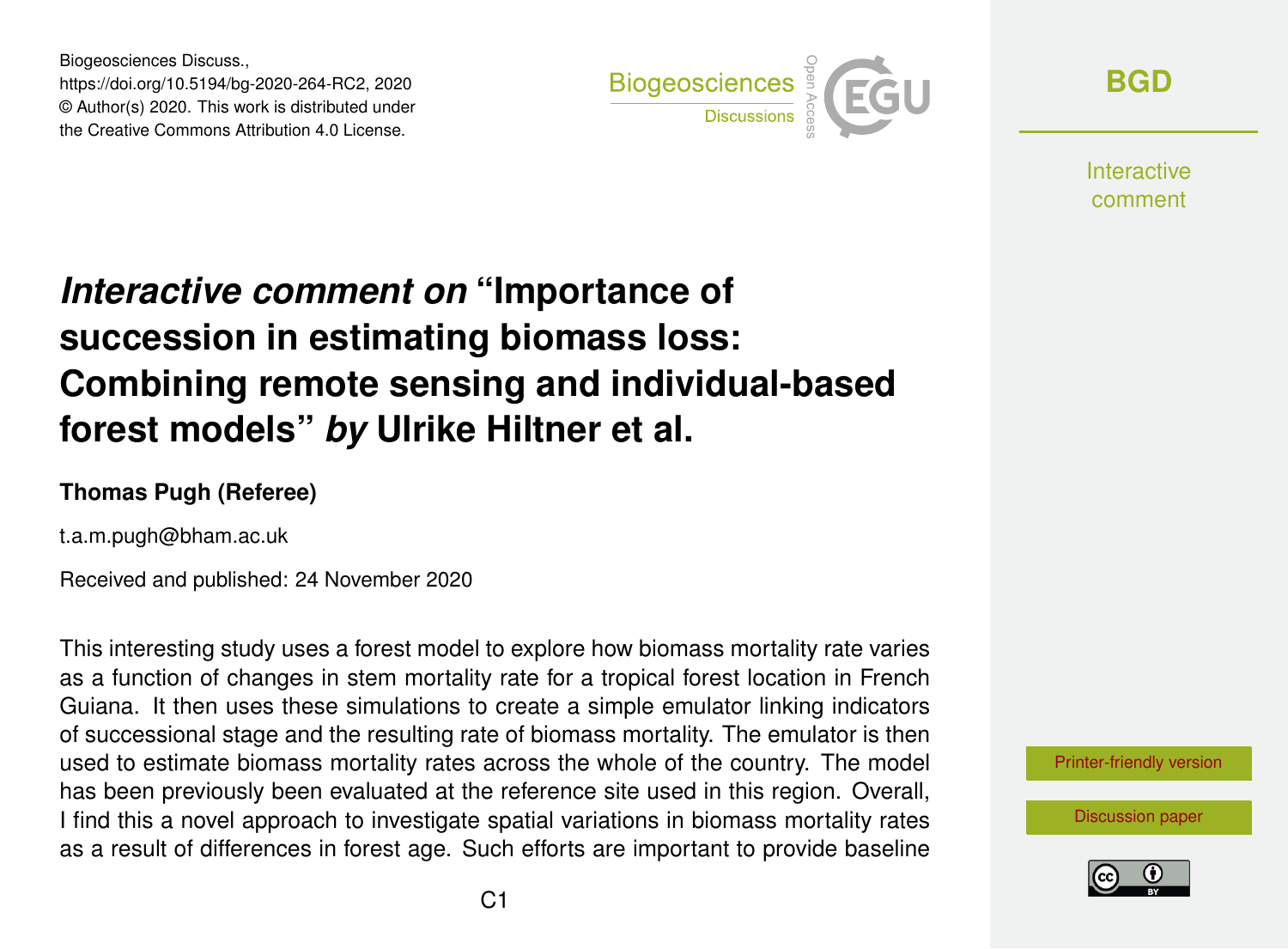levels of mortality against which future changes can be compared, as well as to provide insights into the mechanisms driving mortality rates and any associated trends. I would like to see the manuscript published, but prior to that there are several aspects that I think should be clarified or expanded upon, including some additional analysis to identify the robustness of the results.

#### Main comments

1. A stand-level relationship between height, LAI and biomass mortality rate, is being used to scale up across a broad geographical region. Forest height here is almost purely an indicator of age of the largest trees, since there is relatively little difference between the disturbance scenarios at equilibrium. LAI appears to be both an indicator of age and composition. Between them they appear to characterise well how biomass mortality changes over the successional sequence. But when using this relationship to scale up, what happens if resource availability is not constant over the region being scaled over? Different levels of resource availability may also influence height and LAI - I should imagine particularly in the equilibrium stage for height and LAI from ca. 80 years onwards. Does the derived relationship in Fig. 6 hold across a productivity gradient? This is touched on in the limitations discussed in section 4.5, but I think it really needs to be tested (and presumably would be relatively straightforward to do). Even if the productivity gradient across French Guiana is small (as effectively assumed on L103), I think it is important for readers to know how robust the relationship and method are for application to more diverse regions.

2. In a similar vein, is it appropriate to liken the increase in biomass mortality rate with forest height in this study (driven by a uniform mortality rate change) to the increase in stem mortality rate with individual height in Stovall et al. (2019) (L306)? I think the mechanisms are quite different. Biomass mortality rate would be expected to increase as forests approach equilibrium biomass, as the size of biomass losses must start to approach that of biomass growth. But this does not have to imply that stem mortality rates increase with tree size - it could simply be that the trees that are dying are typically Interactive comment

[Printer-friendly version](https://bg.copernicus.org/preprints/bg-2020-264/bg-2020-264-RC2-print.pdf)

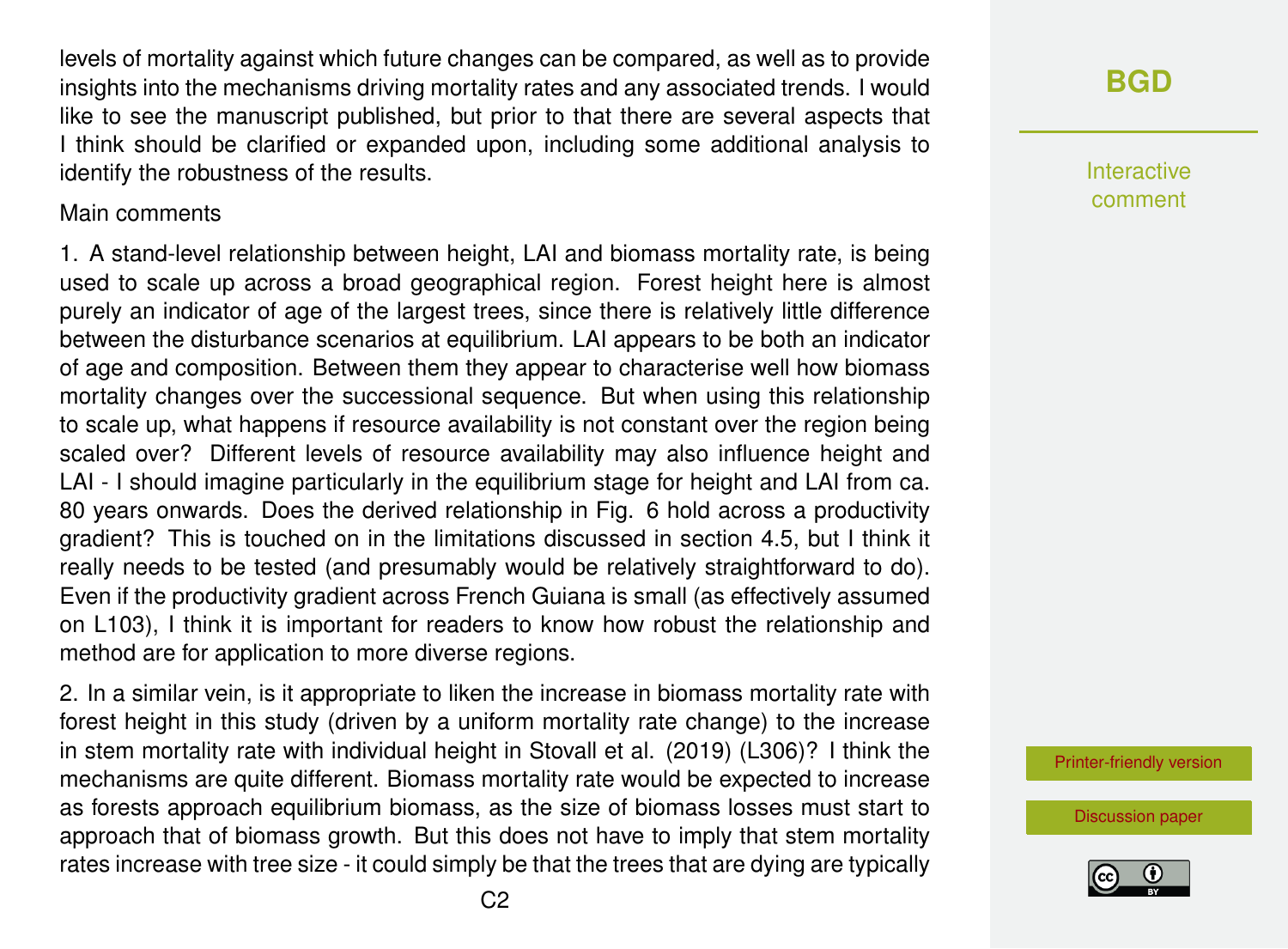larger. This is distinct from a mechanism in which individual tree mortality rates scale with individual height (e.g. Holzwarth et al., 2013; Rowland et al., 2015; Stovall et al., 2019). I suggest to add a bit more nuance in the discussion of this point. As an alternative comparison, in section 4.2, can the regression slopes instead be linked to the biogeographical patterns for the wider region from Johnson et al. (2016)? These patterns have been linked to a gradient in disturbance intensity and whilst Johnson et al. present biomass and stem mortality, rather than height and biomass mortality, FORMIND is simulating all components, facilitating a comparison.

3. It would also be good to see some independent evaluation of the extrapolation. Whilst observations for biomass mortality in the region are likely rather hard to come by, how similar is FORMIND simulated height and LAI to the Simard et al. and MODIS data used for the extrapolation? Are they very close to each other, or is a correction factor needed to account for biases in one or the other? I wonder if you could also compare biomass mortality rate with that from other plots in the Guiana Shield provided in Brienen et al. (2015)?

4. In section 4.4 it is stated that the new framework allows to assess residence time as a functional of successional stage, but I think this is a bit misleading. The term residence time comes loaded with implications about how long carbon stays in the system. But in a transient system (as opposed to an equilibrium one), this does not hold for the kind of calculation used here, and during succession the deviation from equilibrium is quite marked. The mean time a molecule of C entering a 50-year-old forest remains in that forest will likely be very different to the reciprocal of the biomass mortality rate at 50 years, because that molecule is more likely than its predecessors to be incorporated into a longer-lived later-successional PFT. In comparison, the biomass mortality rate is equivalently normalised to biomass but does not come with the same implications - it is unambiguously the rate at which carbon is currently leaving the system at that moment. I suggest only to use the concept of residence time here when averaging over the whole region (and then to term it turnover time, following Sierra et al., 2017).

**[BGD](https://bg.copernicus.org/preprints/)**

Interactive comment

[Printer-friendly version](https://bg.copernicus.org/preprints/bg-2020-264/bg-2020-264-RC2-print.pdf)

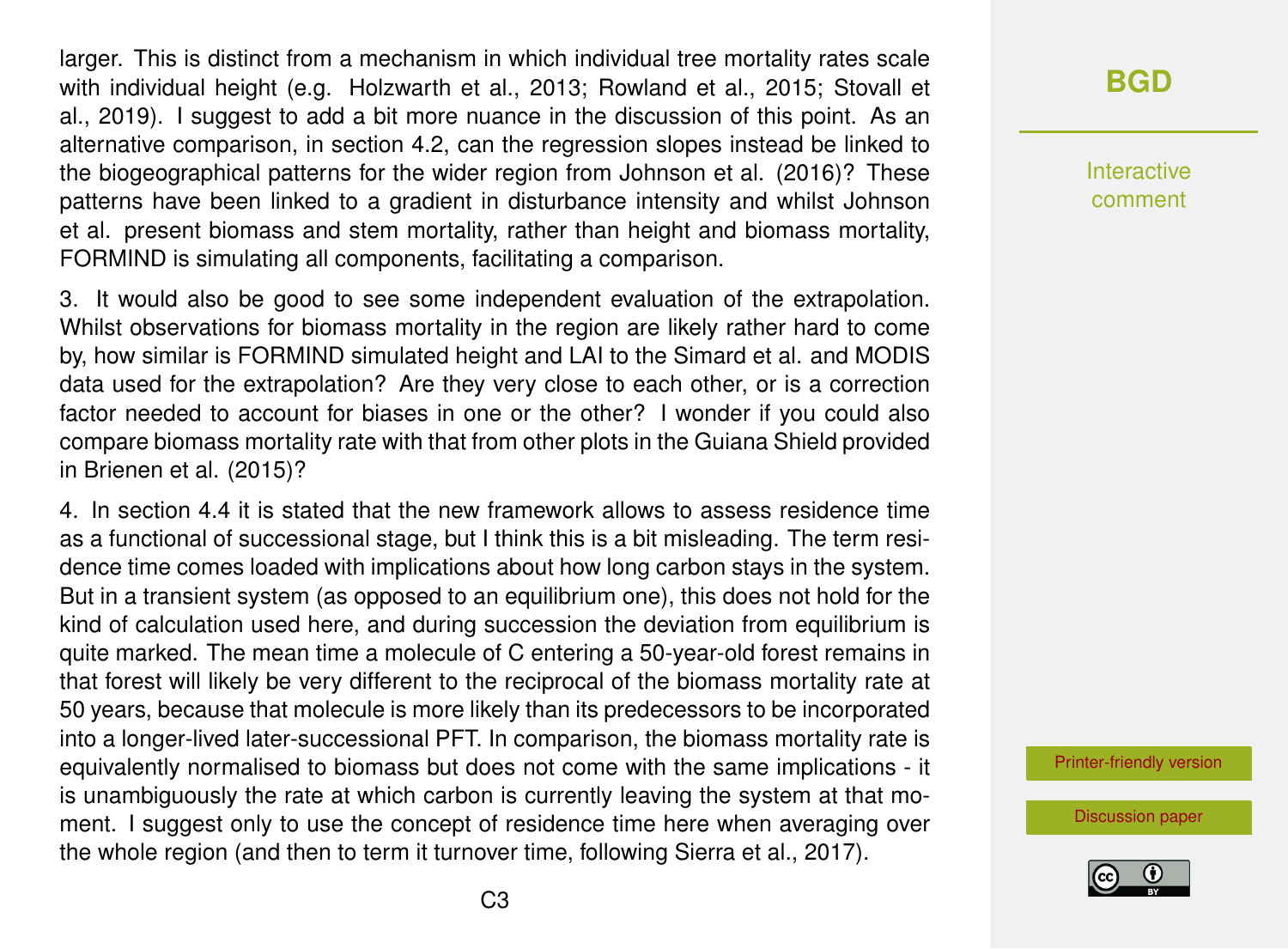5. The result that net primary production remained stable is very interesting and neat. But can you add a bit more discussion about what this result is ultimately based on? To what extent is it an emergent outcome of the model, versus an assumption that went into the PFT parameterisation?

6. Equation 3 implies that GPP = AGB dead, which cannot be the case, as autotrophic respiration, allocation to soft tissue and allocation belowground need to be subtracted from GPP in order to get to woody NPP (i.e. woody biomass increment), which would be considered equivalent to AGB\_dead at equilibrium (assuming that AGB is only counting the woody component of the total biomass). So, the tau obtained from AGB\_total/GPP would be much smaller than that from AGB\_total/AGB\_dead. As FORMIND simulates GPP, a turnover time metric for comparison with Carvalhais et al. (2014) could be calculated, but it should be defined separately to the biomass turnover time with respect to mortality.

7. The LAI and height products used for extrapolation have errors associated with them. To what extent do these errors propagate through to uncertainty in the biomass mortality rates? I think Fig. 7 should be associated with an error field at least based on the input uncertainty, if not also the uncertainty in the regression fit.

8. Why only 1 month of LAI data (L170)? Doesn't this expose your results to potential seasonal LAI variations? Wouldn't an average over several years provide a more likefor-like comparison with the model output?

#### Minor comments

line 33. Imprecise statement. 471 Pg C is much less than half of the terrestrial carbon stock (assuming vegetation + soils) given most estimates. Given the reference to Pan et al. (2011), I think you mean "forest carbon stocks"?

- l47. What is an, "increase in associated physiological mechanisms"?
- l51. I always find disturbance a slippery term which can be used to refer to a very wide

Interactive comment

[Printer-friendly version](https://bg.copernicus.org/preprints/bg-2020-264/bg-2020-264-RC2-print.pdf)

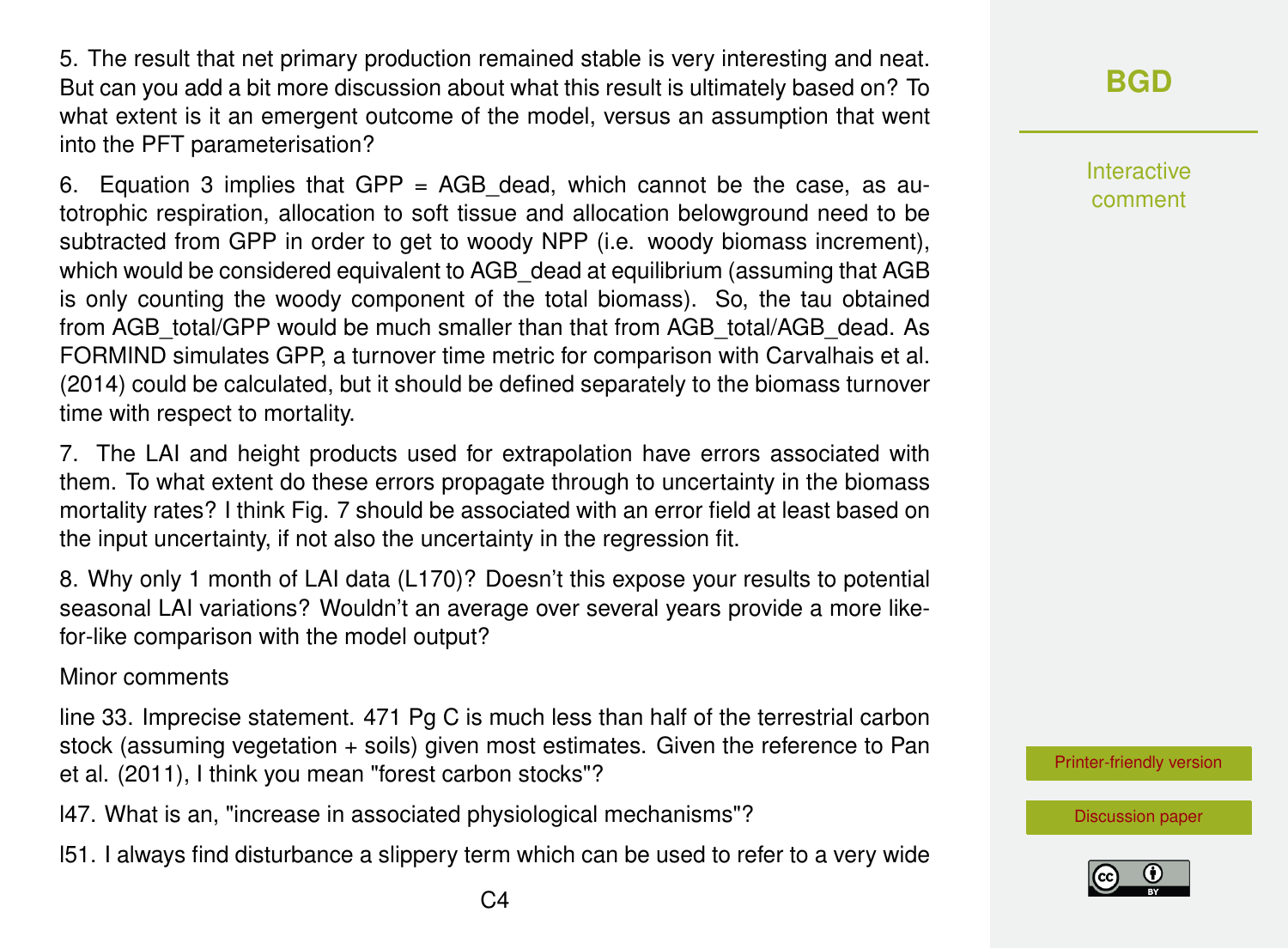range of things. In this paragraph you give a general list of things that can be referred to as disturbances. I think you are defining disturbance as everything which is not related to competition, which is fine of course, but could you give an explicit definition of what is considered as disturbance for the purposes of this study?

L191. GPP is not the right indicator for a statement about "fixing five times more carbon in biomass" (see above). Can you show woody NPP? Or simply say, "fixing five times more carbon"?

Fig. 4. ODM is not included in the figure, just the caption.

L301. The statement needs refining. Tree height is the strongest predictor of tree mortality out of which basket of indicators? At the individual tree level other predictors can be very important (see e.g. Esquivel-Muelbert et al., 2020), so it needs to be clear what is being compared to what.

L366. I would suggest that biomass mortality rates depended on functional composition and level of divergence of C input and output fluxes from equilibrium, with LAI and forest height being indicators of these, not the drivers themselves.

L396. "more biomass is dying", or, "biomass is dying at a faster rate"? (because the map shows rates, rather than fluxes).

References

Brienen, R. J. W., Phillips, O. L., Feldpausch, T. R., Gloor, E., Baker, T. R., Lloyd, J., Lopez-Gonzalez, G., Monteagudo Mendoza, A., Malhi, Y., Lewis, S. L., Vásquez Martinez, R., Alexiades, M., Álvarez Dávila, E. A., Alvarez-Loayza, P., Andrade, A., Aragão, L. E. O. C., Araujo Murakami, A., Arets, E. J. M. M., Arroyo, L., Aymard C., G. A., Bánki, O. S., Baraloto, C., Barroso, J. G., Bonal, D., Boot, R., Camargo, J. L., Castilho, C., Chama, V., Chao, K.-J., Chave, J., Comiskey, J. A., Cornejo, F., Da Costa, L., De Oliveira, E. A., Di Fiore, A., Erwin, T. L., Fauset, S., Forsthofer, M., Grahame, S. E., Groot, N. E., Herault, B., Higuchi, N., Honorio C., E., Keeling, H., **[BGD](https://bg.copernicus.org/preprints/)**

Interactive comment

[Printer-friendly version](https://bg.copernicus.org/preprints/bg-2020-264/bg-2020-264-RC2-print.pdf)

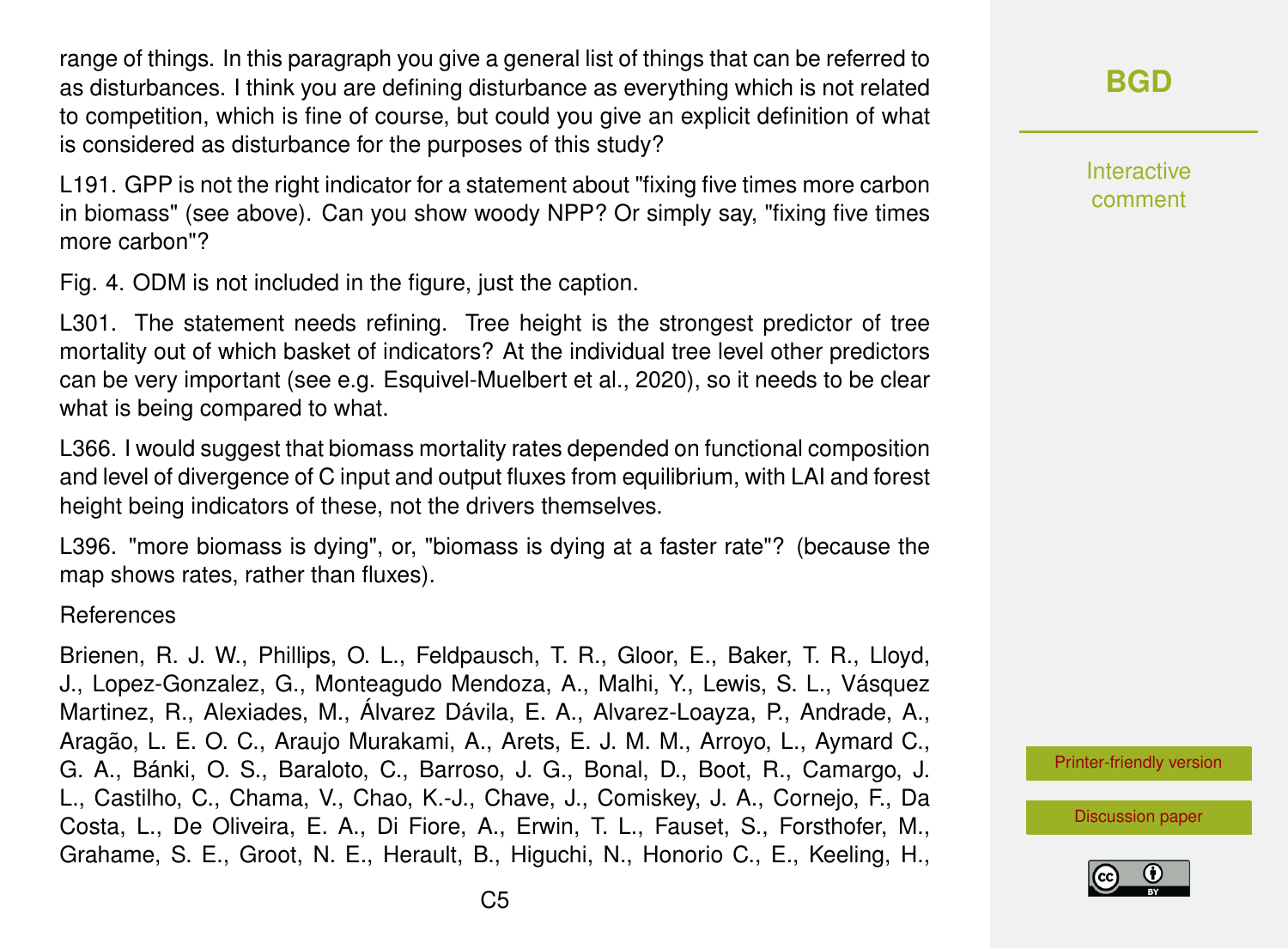Killeen, T., Laurance, W., Laurance, S., Licona, J.-C., Magnussen, W. E., Marimon, B. S., Marimon-Junior, B. H., Mendoza, C., Neill, D., Nogueira, E. M., Nunez, P., Pallqui Camacho, N. C., Parada, A., Pardo, G., Peacock, J., Pena-Claros, M., Pickavance, G. C., Pitman, N. C. A., Poorter, L., Prieto, A., Quesada, C. A., Ramírez, F., Ramírez-Angulo, H., Restrepo, Z., Roopsind, A., Rudas, A., Salomão, R. P., Schwarz, M., Silva, N., Silva-Espejo, J. E., Silveira, M., Stropp, J., Talbot, J., Ter Steege, H., Teran-Aguilar, J., Terborgh, J., Thomas-Caesar, R., Toledo, M., Torello-Raventos, M., Umetsu, R. K., Van Der Heijden, G. M. F., Van Der Hout, P., Guimaraes Vieira, I., Vieira, S. A., Vilanova, E., Vos, V. and Zagt, R. J.: Long-term decline of the Amazon carbon sink, Nature, 519(7543), 344–348, doi:10.1038/nature14283, 2015.

Esquivel-Muelbert, A., Phillips, O. L., Brienen, R. J. W., Fauset, S., Sullivan, M. J. P., Baker, T. R., Chao, K. J., Feldpausch, T. R., Gloor, E., Higuchi, N., Houwing-Duistermaat, J., Lloyd, J., Liu, H., Malhi, Y., Marimon, B., Marimon Junior, B. H., Monteagudo-Mendoza, A., Poorter, L., Silveira, M., Torre, E. V., Dávila, E. A., del Aguila Pasquel, J., Almeida, E., Loayza, P. A., Andrade, A., Aragão, L. E. O. C., Araujo-Murakami, A., Arets, E., Arroyo, L., Aymard C, G. A., Baisie, M., Baraloto, C., Camargo, P. B., Barroso, J., Blanc, L., Bonal, D., Bongers, F., Boot, R., Brown, F., Burban, B., Camargo, J. L., Castro, W., Moscoso, V. C., Chave, J., Comiskey, J., Valverde, F. C., da Costa, A. L., Cardozo, N. D., Di Fiore, A., Dourdain, A., Erwin, T., Llampazo, G. F., Vieira, I. C. G., Herrera, R., Honorio Coronado, E., Huamantupa-Chuquimaco, I., Jimenez-Rojas, E., Killeen, T., Laurance, S., Laurance, W., Levesley, A., Lewis, S. L., Ladvocat, K. L. L. M., Lopez-Gonzalez, G., Lovejoy, T., Meir, P., Mendoza, C., Morandi, P., Neill, D., Nogueira Lima, A. J., Vargas, P. N., de Oliveira, E. A., Camacho, N. P., Pardo, G., Peacock, J., Peña-Claros, M., Peñuela-Mora, M. C., Pickavance, G., Pipoly, J., Pitman, N., Prieto, A., Pugh, T. A. M., Quesada, C., Ramirez-Angulo, H., de Almeida Reis, S. M., Rejou-Machain, M., Correa, Z. R., Bayona, L. R., Rudas, A., Salomão, R., Serrano, J., Espejo, J. S., Silva, N., Singh, J., Stahl, C., Stropp, J., Swamy, V., Talbot, J., ter Steege, H., et al.: Tree mode of death and mortality risk factors across Amazon forests, Nat. Commun., 11(1), doi:10.1038/s41467-020-18996-3, 2020.

**[BGD](https://bg.copernicus.org/preprints/)**

**Interactive** comment

[Printer-friendly version](https://bg.copernicus.org/preprints/bg-2020-264/bg-2020-264-RC2-print.pdf)

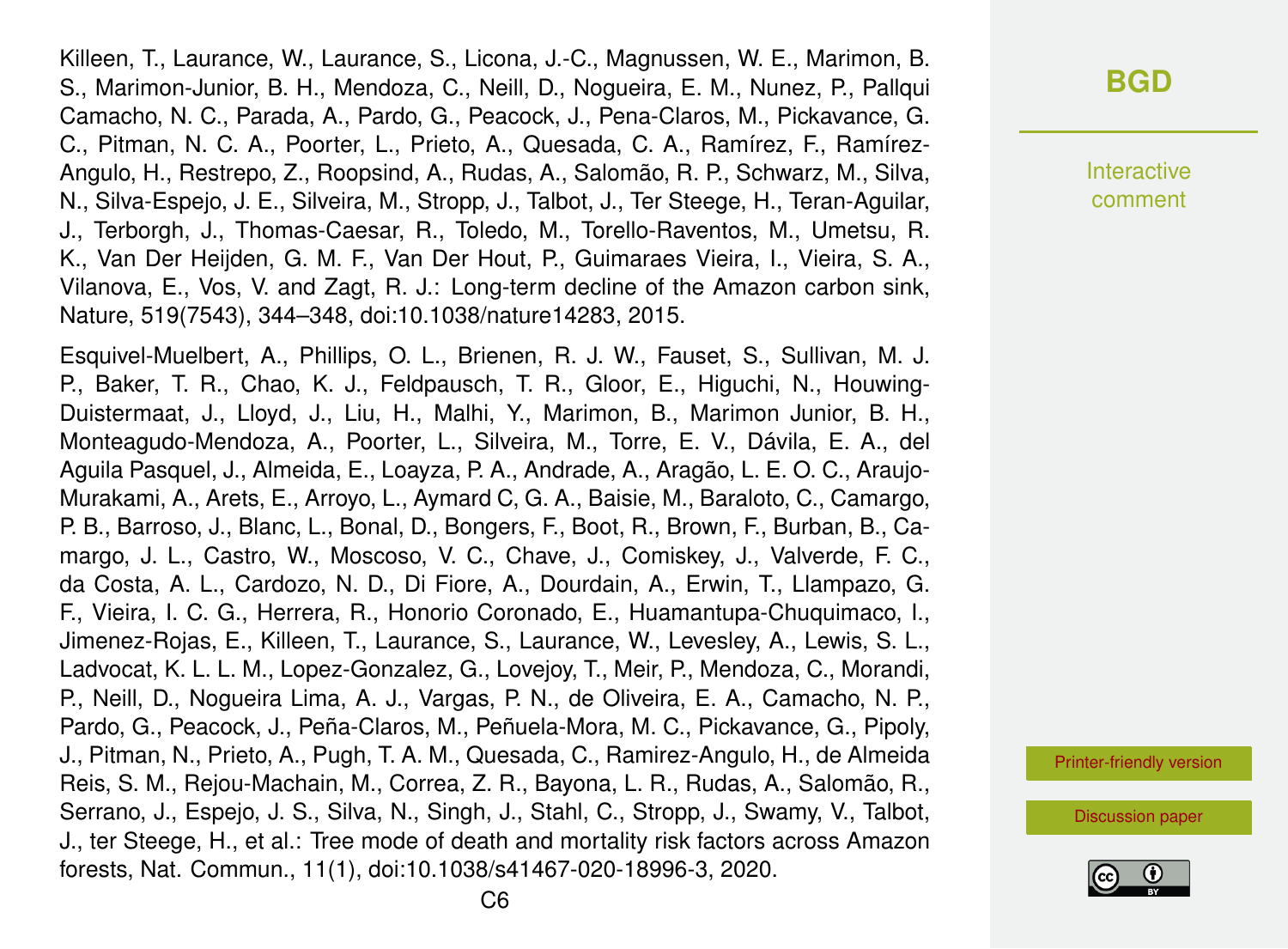Holzwarth, F., Kahl, A., Bauhus, J. and Wirth, C.: Many ways to die – partitioning tree mortality dynamics in a near-natural mixed deciduous forest, J. Ecol., 101, 220–230, doi:10.1111/1365-2745.12015, 2013.

Johnson, M. O., Galbraith, D., Gloor, E., H, D. D., Guimberteau, M., Rammig, A., Thonicke, K., Verbeeck, H., Monteagudo, A., Phillips, O. L., Brienen, R. J. W., Feldpausch, T. R., G, L. G., Fauset, S., Quesada, C. A., Christoffersen, B., Ciais, P., Gilvan, S., Kruijt, B., Meir, P., Moorcroft, P., Zhang, K., Alvarez, E. A., Amaral, I., Andrade, A., Aragao, L. E. O. C., Arets, E. J. M. M., Arroyo, L., Aymard, G. A., Baraloto, C., Barroso, J., Bonal, D., Boot, R., Camargo, J., Chave, J., F, C. V., Ferreira, L., Higuchi, N. and Honorio, E.: Variation in stem mortality rates determines patterns of aboveground biomass in Amazonian forests: implications for dynamic global vegetation models, Glob. Chang. Biol., 22(12), 3996–4013, doi:10.1111/gcb.13315, 2016.

Pan, Y., Birdsey, R. a, Fang, J., Houghton, R., Kauppi, P. E., Kurz, W. a, Phillips, O. L., Shvidenko, A., Lewis, S. L., Canadell, J. G., Ciais, P., Jackson, R. B., Pacala, S. W., McGuire, a D., Piao, S., Rautiainen, A., Sitch, S. and Hayes, D.: A large and persistent carbon sink in the world's forests., Science (80-. )., 333(6045), 988–93, doi:10.1126/science.1201609, 2011.

Rowland, L., da Costa, A. C. L., Galbraith, D. R., Oliveira, R. S., Binks, O. J., Oliveira, A. A. R., Pullen, A. M., Doughty, C. E., Metcalfe, D. B., Vasconcelos, S. S., Ferreira, L. V, Malhi, Y., Grace, J., Mencuccini, M. and Meir, P.: Death from drought in tropical forests is triggered by hydraulics not carbon starvation., Nature, 528(7580), 119–122, doi:10.1038/nature15539, 2015.

Sierra, C. A., Müller, M., Metzler, H., Manzoni, S. and Trumbore, S. E.: The muddle of ages, turnover, transit, and residence times in the carbon cycle, Glob. Chang. Biol., 23(5), 1763–1773, doi:10.1111/gcb.13556, 2017.

Stovall, A. E. L., Shugart, H. and Yang, X.: Tree height explains mortality risk during an intense drought, Nat. Commun., 10, 4385, doi:10.1038/s41467-019-12380-6, 2019.

**Interactive** comment

[Printer-friendly version](https://bg.copernicus.org/preprints/bg-2020-264/bg-2020-264-RC2-print.pdf)